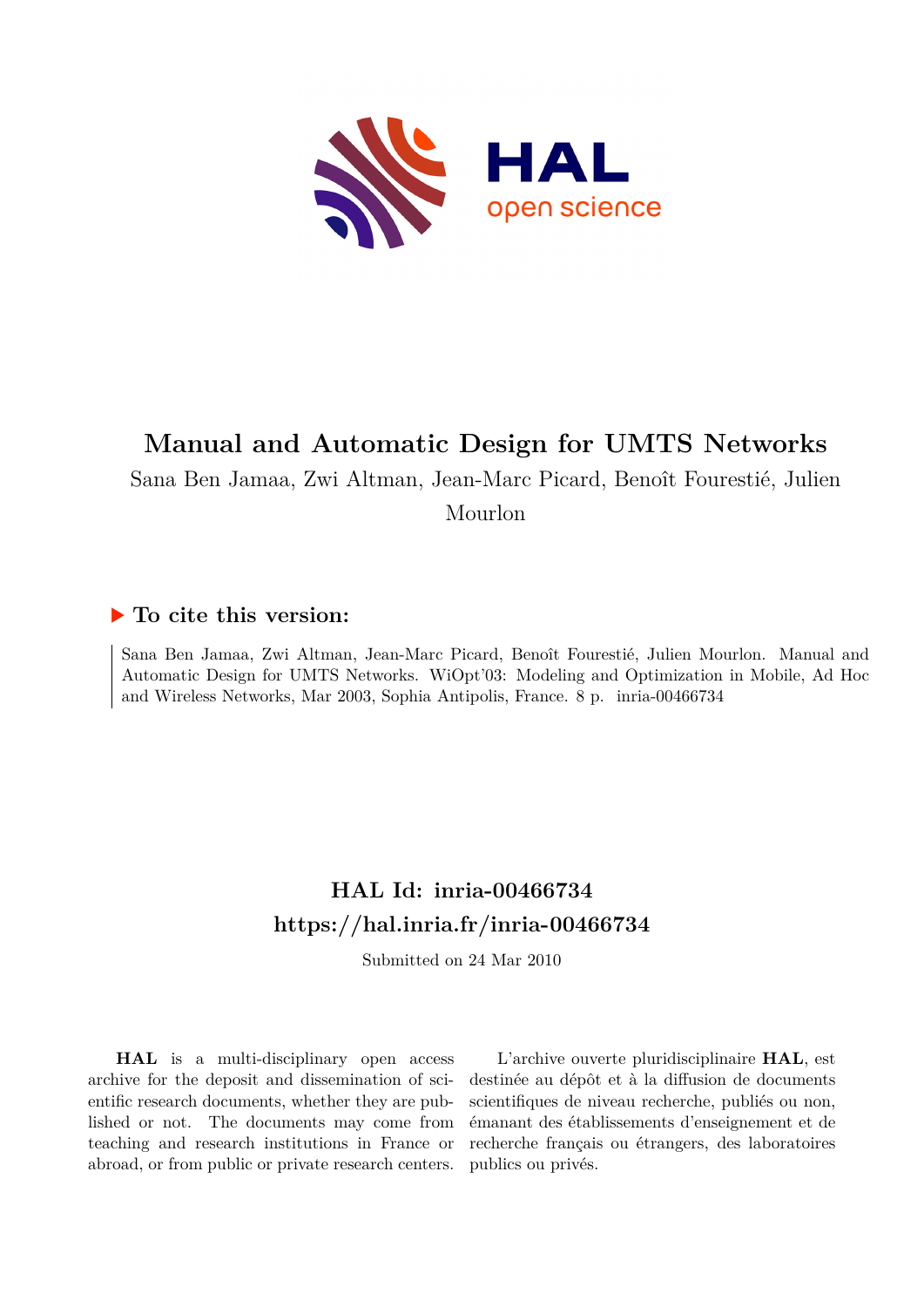# **Manual and Automatic Design for UMTS Networks**

Sana Ben Jamaa, Zwi Altman, Jean-Marc Picard, Benoît Fourestié et Julien Mourlon

FTR&D-DMR-IIM, 38-40 rue du Général Leclerc 92794 Issy les Moulineaux, Cedex 9, France

## **1 Introduction**

The expected commercial opening of UMTS networks in Europe emphasizes the need for high performance design tools and methodology. UMTS networks are interference-limited with frequency resources shared among users [1]. High quality design is therefore crucial to optimally utilize the limited available resources to maximize coverage, capacity, and Quality of Service (QoS). This paper focuses on the design in terms of antenna parameters: antenna tilt, azimuth and type, and common channel powers. The design depends on the objectives defined by the operator: The dimensioning service, the penetration margins, the coverage target for the different services, the pricing or throughput policies, etc. Network optimization is required throughout the lifetime of the network: Roll-out stage and densification of an existing network. The design quality is of particular importance since it impacts the investments of the operator, and the network performance in terms of coverage, capacity and QoS.

Two design strategies are described in this paper: The first one is a manual design guided by an expert system which identifies the most effective modifications for the designer; The second strategy uses a combinatorial optimization approach for an automatic design procedure. A Genetic Algorithm (GA) is adapted to guide an Automatic Cell Planner (ACP). Detailed examples of network optimization illustrate the performance of the design approaches.

## **2 Network design**

The development of an efficient design methodology requires a deep understanding of UMTS characteristics. Network parameters could be strongly interdependent, and a change of one parameter in a given sector could influence several sectors, in particular its neighbors. The number of parameters to optimize in the network could be large, and typically varies from a few hundreds to a few thousands. The following objectives guide the design process, and will be used by all models described hereafter:

- − *Satisfy coverage objectives for different services and penetration margins*. Both UpLink (UL) and DownLink (DL) coverage of traffic channels and DL coverage of common channels should be considered.
- *Maximize capacity*. For a single service, capacity can be defined as the number of mobiles that can be served. In case of multi-service traffic, one can approximate capacity in terms of global throughput.
- − *Ensure handover* (*HO*) *zones* (*macrodiversity zones*). A predefined proportion of the surface of each sector should satisfy HO conditions. HO zones are essential to guarantee continuity of service between the sectors. It also strengthens the radio link against fast fading and shadowing.
- − *Minimize economic cost related to the solution implementation*. An economic cost is associated with a modification of each type of parameter.

### *2.1 Manual design strategies*

The first approach considered here is a manual design approach based on an expert system developed in FTR&D. At each step of the manual process the expert system analyzes different quality criteria and guides the designer by identifying the most effective parameter modifications to be carried out. It aims at reducing the loads and excess of interference in the loaded sectors. Manual intervention is slow and the number of modifications that could be considered is limited to a few tens. For this reason, the initial network should be well parameterized, and typically one could choose an optimal default (uniform) parameterization that ensures coverage objectives as a starting point.

As an example, a network with 45 sectors in a dense urban environment is considered, with mixed traffic: 80% voice (12.2 kbps) service, 15% 64 kbps service and 5% 144 kbps service, with mixed outdoor and indoor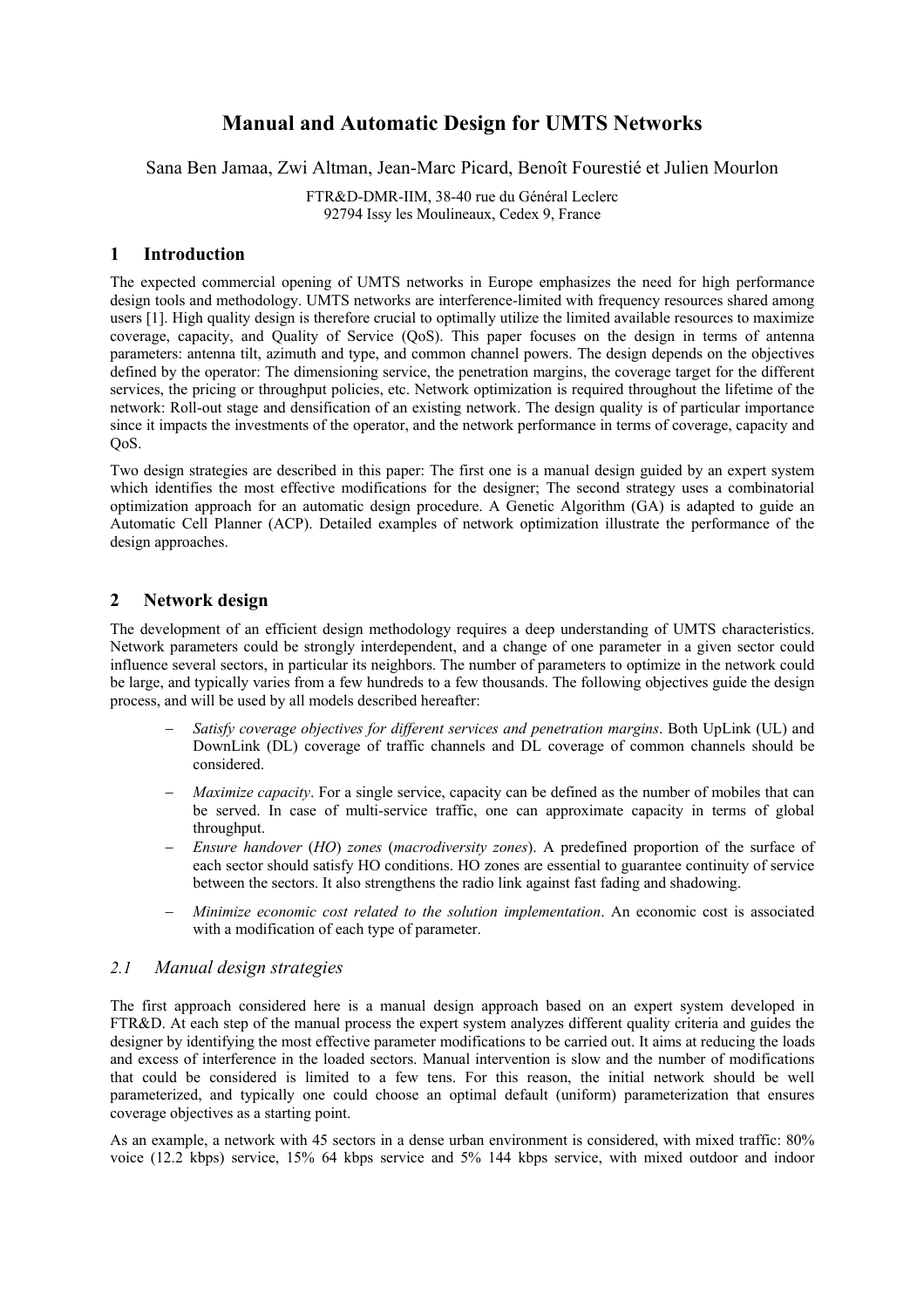mobiles. The UL and DL load histograms of the initial and optimized network after 20 modifications are presented in Figure 1. The following definitions for the UL load,  $L_{UL}$ , and DL load,  $L_{DL}$ , are used:

$$
L_{UL} = \frac{I_{total}}{I_{total} + N_{th}}
$$
 (1)

$$
L_{DL} = \frac{P_{total}}{P_{max}}\tag{2}
$$

where  $I_{total}$  stands for the total interference received at the base station,  $N_{th}$  is the thermal noise at the receiver, *P<sub>total</sub>* is the total power transmitted by the base station and *P<sub>max</sub>* is the maximum possible power at the base station.

The reduction of the number of sectors in the higher part of the histogram illustrates the added value of the design process. It is noted that performance degradation (HO failure, blocking and dropped calls, bad BER and BLER etc.) typically occurs at highly loaded sectors and therefore the results are particularly interesting. The network in this example is down link limited, which is often the case in dense urban environment, and for this reason improvements are more significant in DL than in UL.



Figure 1. Comparison of load histograms for the initial (black) and the manually designed (white) networks.

Figures 2 and 3 show comparisons between traffic demands as a function of the satisfaction rate for the initial network and those obtained using manual and automatic (Oasys V2, see Sect. 2.2) optimization. The traffic demand is related to the total number of mobiles positioned in the network, namely, to mobiles trying to establish communication. The comparison is carried out using two traffic distributions: voice traffic (12.2 kbps) and high bit rate traffic (144 kbps). In the first case (Figure 2), a capacity gain of more than 6 percents is obtained using both optimization approaches. In the second case (Figure 3), no gain is obtained for the manual optimization, whereas a gain of about 8 percents is achieved for the optimization with Oasys V2. In fact, since the manual optimization is carried out using a mixed traffic with 80% of voice mobiles, it is more adapted to a low bit rate level traffic. In addition it is noted that for larger networks, capacity gain using the ACP is larger (see section 2.2).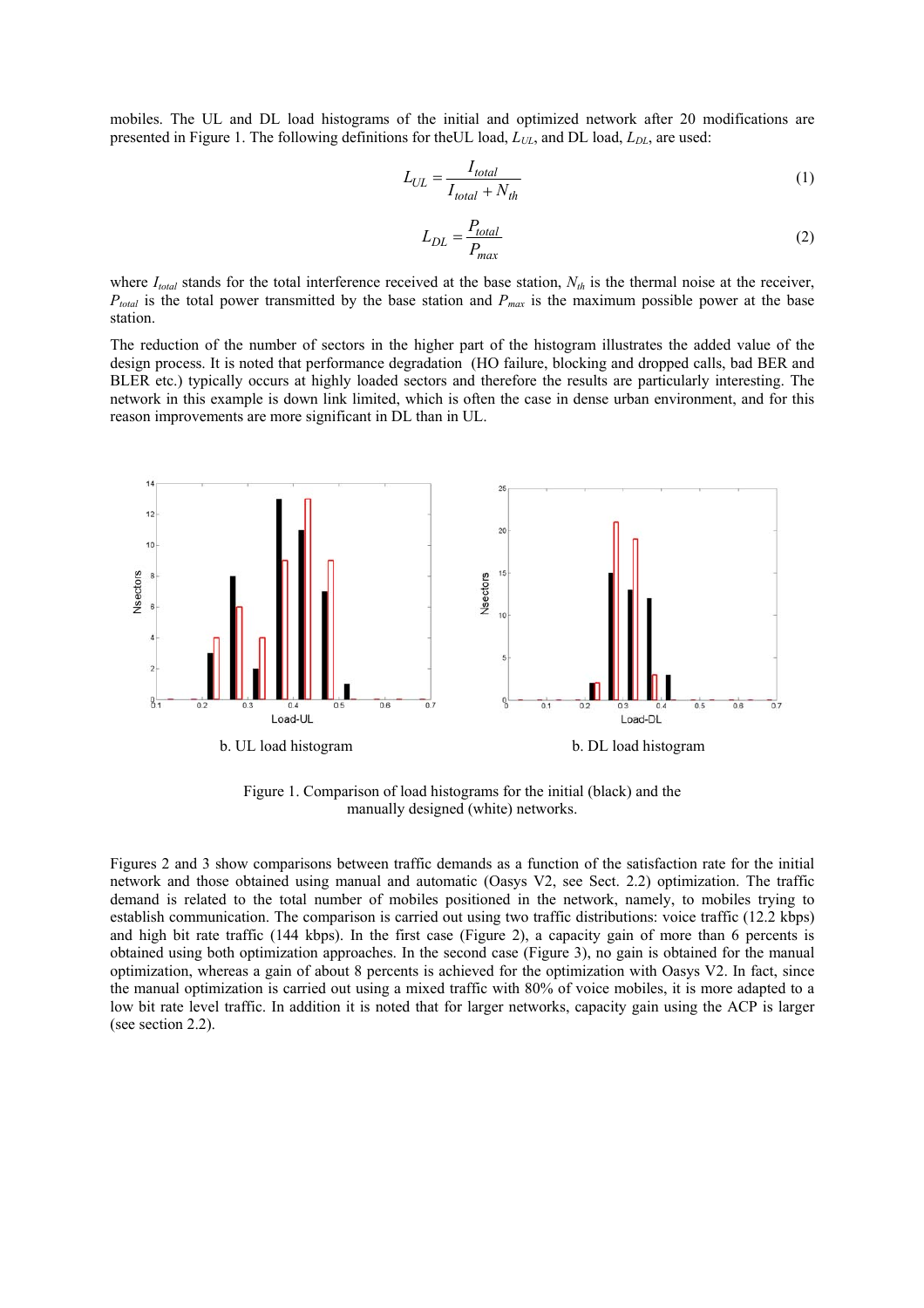

Figure 2. Traffic demand of as a function of satisfaction rate for voice service (12.2 kbps). Traffic demand is related to the total number of mobiles in the network trying to establish communication.



Figure 3. Traffic demand of as a function of satisfaction rate for for 144 kbps service.

### *2.2 Automatic design strategies*

The large number of parameters to optimize and the inter-dependency of these parameters make the design process a complex optimization problem that belongs to the class of NP-hard problems and can be solved utilizing a combinatorial optimization technique. An Automatic Cell Planner (ACP), *Oasys*, has been developed in FTR&D to automatically design UMTS networks. The ACP is orchestrated by a Genetic Algorithm (GA) [2], which simultaneously processes a population of networks, each of which is defined by a set of parameters to be optimized. The GA uses the Darwinian evolution as an optimization model that guides a population of networks towards better solutions through repetitive applications of genetic operators till high performance networks are obtained. The GA can test thousands of network configurations and typically outperforms manually design networks. A block diagram describing the optimization procedure is shown in Figure 4.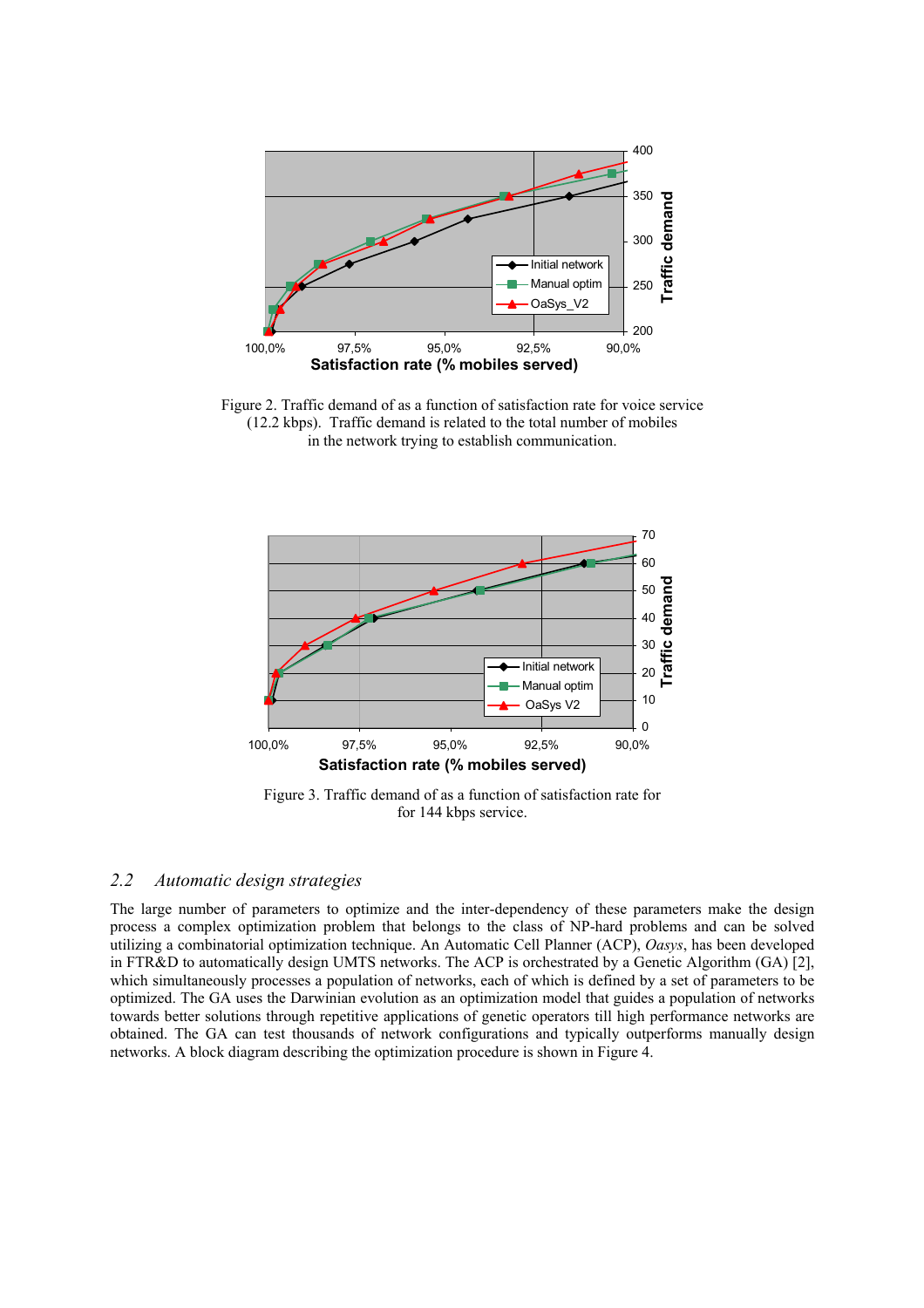

Figure 4. Block diagram describing the GA based ACP.

Two models have been studied:

*Roll-out model*: Traffic distribution is not yet known, and is implicitly introduced via fixed UL and DL load values utilizing geo-marketing forecasts. Based on the roll-out model, a first version of the ACP, *Oasys V1* has been developed [3-4].

*Traffic-based model*: Traffic distribution is explicitly introduced in the model (using forecasts or measurements). Ultra-rapid evaluation algorithms have been developed, allowing the model to accurately compute basic UMTS quantities such as powers, loads, interferences etc. Based on this model, a second version of the ACP, *Oasys V2* has been developed. Non-homogeneous traffic distributions can be introduced via hot spots, linear traffic objects and superposition of surface traffic objects.

Performance analysis is of particular importance in the design process since it allows the designer to evaluate the quality of the network and the improvement brought about by the optimization. A set of deterministic quality criteria has been elaborated based on coverage, capacity, service continuity, and probabilistic quality criteria such as probability of access, link upholding and good quality.

Consider next a network with 115 sectors in a dense urban environment. 74 sectors are set for possible modifications, whereas the parameters of the remaining 41 sectors are kept unchanged and constitute a buffer zone to minimize the effect of truncation (see Figure 5).



Figure 5. A network with 115 sectors in a dense urban environment.

Figures 6, 7 and 8 show comparisons between the traffic demand as a function of the satisfaction rate for the initial network and those obtained using Oasys V1 and Oasys V2, for 144, 64 and 12.2 kbps respectively. Each figure corresponds to mobiles of a distinct service. The ACP has been set to optimize high bit rate services so that the capacity improvement are significant for 144 and 64 kbps services with a gain of above 15 percents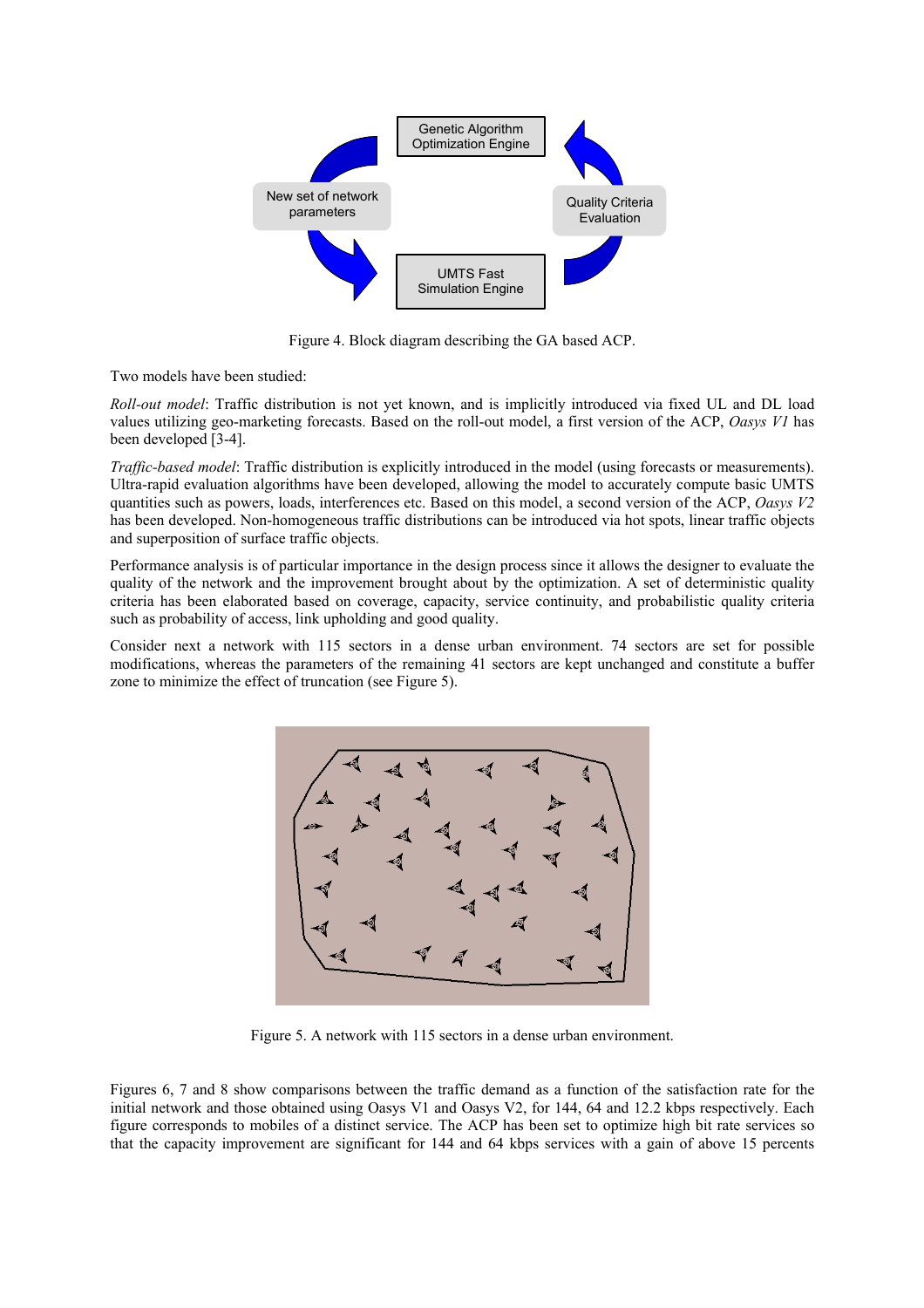obtained using the traffic based model (Oasys V2).



Figure 6. Traffic demand of as a function of satisfaction rate for 144 kbps service.



Figure 7. Traffic demand as a function of satisfaction rate for 64 kbps service.



 Figure 8. Traffic demand as a function of satisfaction rate for voice service (12.2 kbps).

The total DL power distribution of the sectors is presented in Figure 9. The ACP strives to reduce the sector powers, and in particular the power of the highly loaded sectors. It is noted that the ACP which includes traffic in the evaluation and optimization process (Oasys V2) further alleviates the power of the most loaded sectors in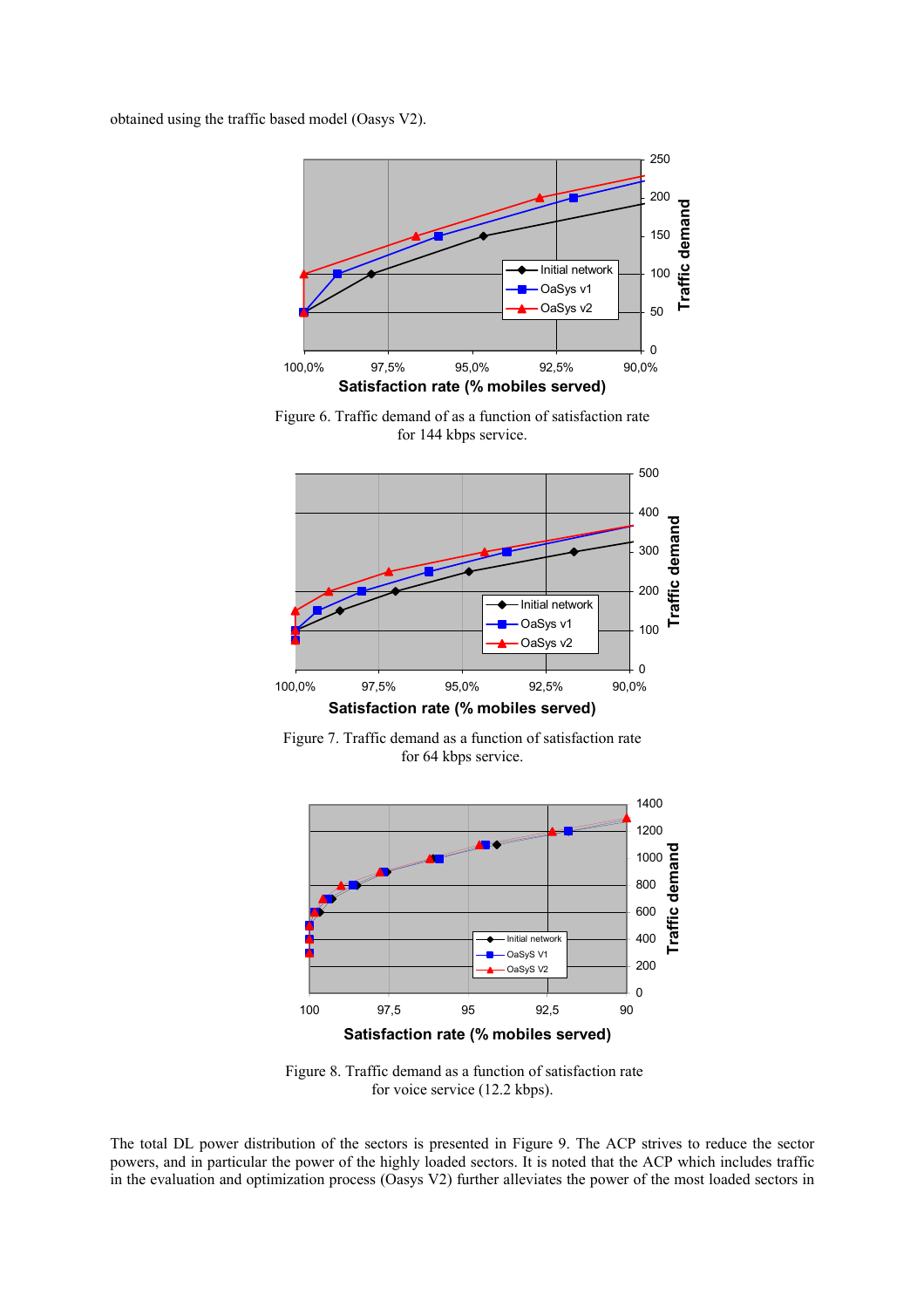the network with respect to the Roll-out ACP, Oasys V1. This improvement in resource utilization results in a gain in capacity.



Figure 9. Total DL power distributions for the initial network (black), and the networks optimized using Oasys V1 (gray) and Oasys V2 (white).

One can relate the number of served mobiles to the average UL and DL loads in the network, as shown in Figure 10. For a given average load, the optimized network serves more mobiles, and conversely, for a fixed number of mobiles, the average load of the optimized network is reduced. Since optimizing the common channels affects mainly DL performance, and in addition, the network is DL limited, the decrease in average load values is particularly apparent in DL, although it is also clear in UL.



Figure 10. Number of served mobiles for the 144 kbps service as a function of the average UL (a) and DL (b) loads of the network sectors.

In interference-limited networks, reduction of interference is directly related to gain in capacity and service quality. For this reason, the impact of optimization on interference distribution is of particular interest. In Figure 11 the DL inter-cellular interference maps for the initial and optimized networks are presented. The color of each mesh corresponds to a received power calculated at its center. The optimized networks appear lighter than the initial one due to lower interference levels. Furthermore, Oasys V2, which takes traffic into account in the optimization, allows to further reduce excess of interference with respect to Oasys V1 which uses a fixed load hypothesis.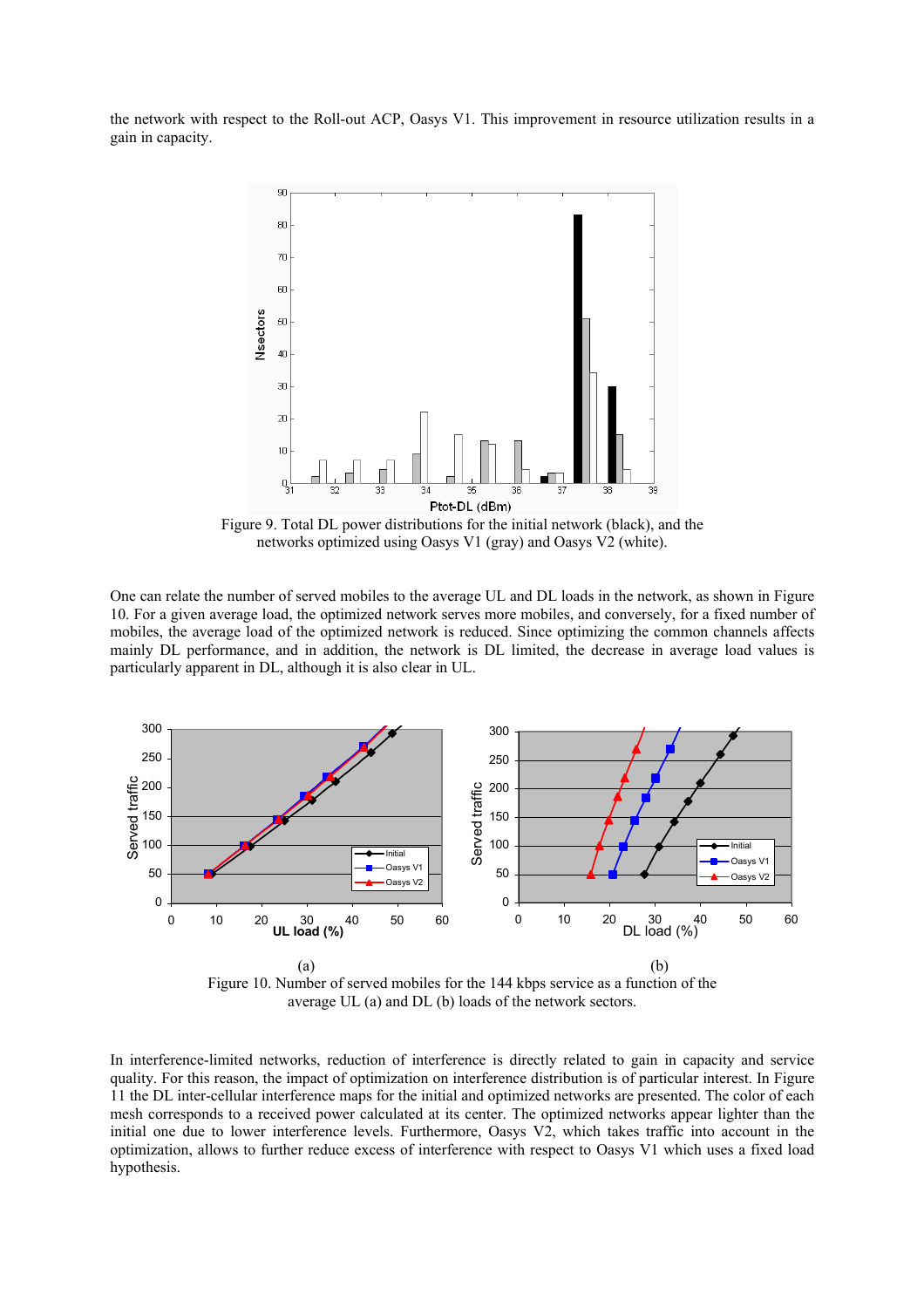

Figure 11. DL inter-cellular interference maps utilizing the initial network (a), Oasys V1 (b) and Oasys V2 (c). The legend is presented in (d) and the comparison between highly interfered surfaces is shown in (e).

The optimized network requires less radio resources, namely, transmitted power, to achieve the required signal to noise target ratio. Figure 12 presents DL coverage maps of 144 kbps service for traffic channels. The color of each mesh corresponds to the transmitted power of the traffic channel that serves a mobile located at the center of the mesh. It can be seen (see Figure 12e) that the portion of the area with high DL powers, namely in the limit of coverage, is considerably reduced for both optimization models.





Figure 12. DL coverage maps for traffic channels for the initial network (a), Oasys V1 (b) and Oasys V2 (c). The legend is presented in (d), and the comparison of the surfaces in limit of coverage is shown in (e).